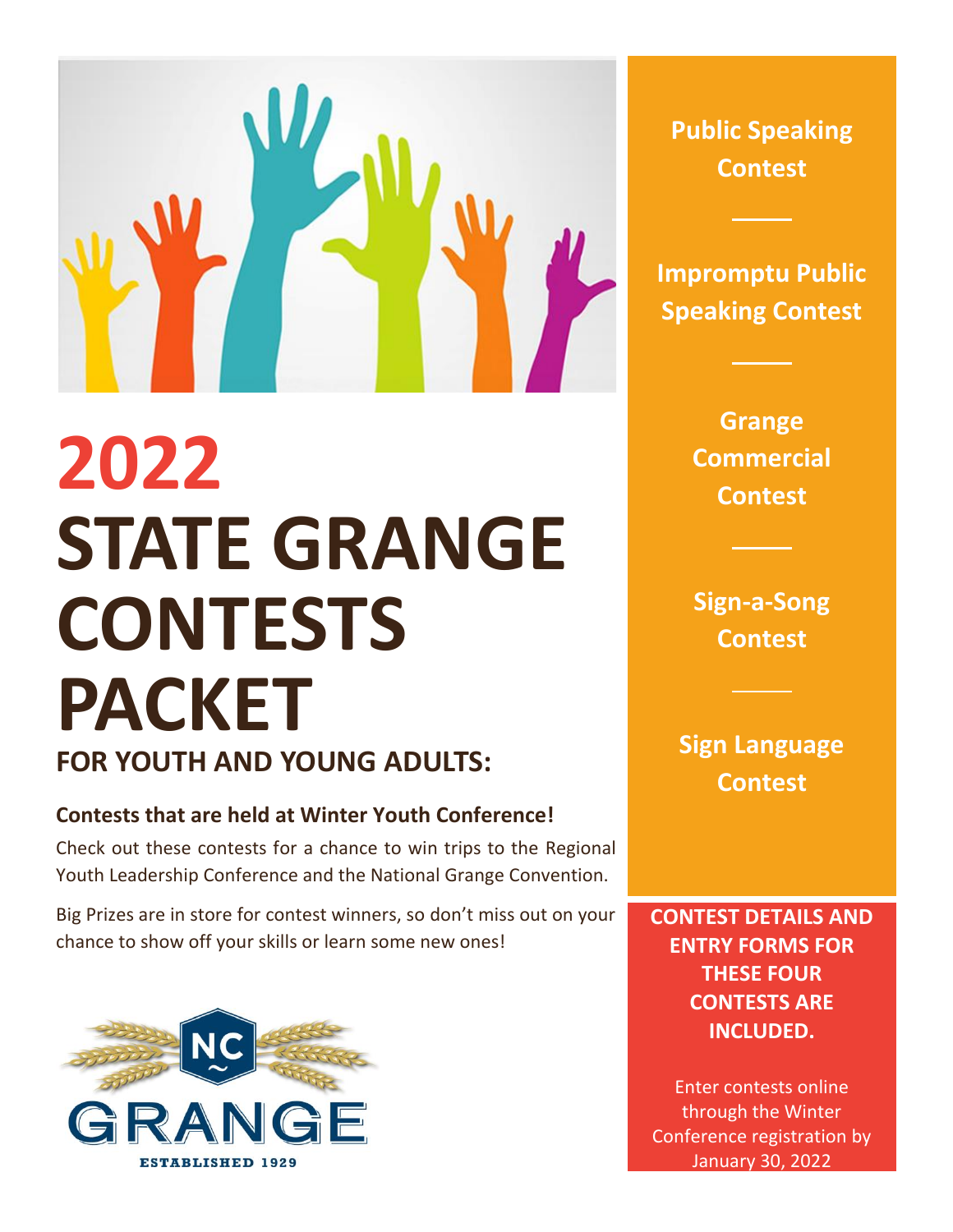# **PUBLIC SPEAKING CONTEST**

#### **RULES and DETAILS:**

- 1. Participants MUST be Grange Members.
- 2. Participants can compete once in each Category for their age division.
- 3. Participants must follow the rules for each type of speech category.
- 4. Participants must follow time requirements for each category.
- 5. For state, regional and national public speaking contests, props will be allowed, but must be appropriately sized for the room. Points can be deducted for props.

#### **AGE DIVISIONS**

- Youth:  $14 21$  years of age
- Young Adult:  $22 35$  years of age

#### **CATEGORY A: PREPARED SPEECH**

Topic: Contestant's choice

- Time Limits: Minimum 3 minutes, Maximum 5 minutes
- Details: Contestants are required to answer an impromptu question at the end of their speech. Question will be related to the speech topic.

#### **CATEGORY B: GRANGE COMMERCIAL**

- Topic: An advertisement promoting the Grange
- Time: 30 to 60 seconds
- Details: Must film and edit yourself doing a commercial for the Grange. It can include up to 5 people I the commercial. A written script must be provided for the judges.

#### **CATEGORY C: IMPROMPTU SPEECH**

- Topic: Participants draw 2 topics, selects one of the two, and returns the other topic not used.
- Time: Minimum of 1 minute, maximum of 5 minutes.
- Details: An impromptu speech is delivered without preparation or thought ahead of time. Participants can sign up for this contest at the conference.
- Timekeeper: Timekeeper will hold up hand at the 1-minute mark, then again at the 4½ minute mark so speaker knows when to stop.

#### **JUDGING CRITERIA**

- Technical Elements: Waited till audience was ready; good use of hands; used good eye contact; used appropriate gestures (facial expressions, body language); good articulation; spoke loudly enough; used English appropriate to the speech context; dressed professionally.
- Organizational elements: captured the audience's attention immediately; formulated a clear thesis; followed an organizational pattern (introduction, body, conclusion); attempted appropriate specificity.
- *One point will be deducted for every 30 seconds a participant is under or over the time established.*

#### **PRIZES**

- **State Contest**: NC Grange will award ribbons to the top 3 contestants. First place winner in the prepared speech category will receive a trip to compete at the Regional Conference.
- **Regional Contest**: National Grange will provide ribbons to the top 3 contestants in each division and age category along with cash prizes: Best of Show winner will present speech at the National Convention in November.
- **National Contest**: National trip provided by the NC Grange. National winner receives \$100 from National Grange.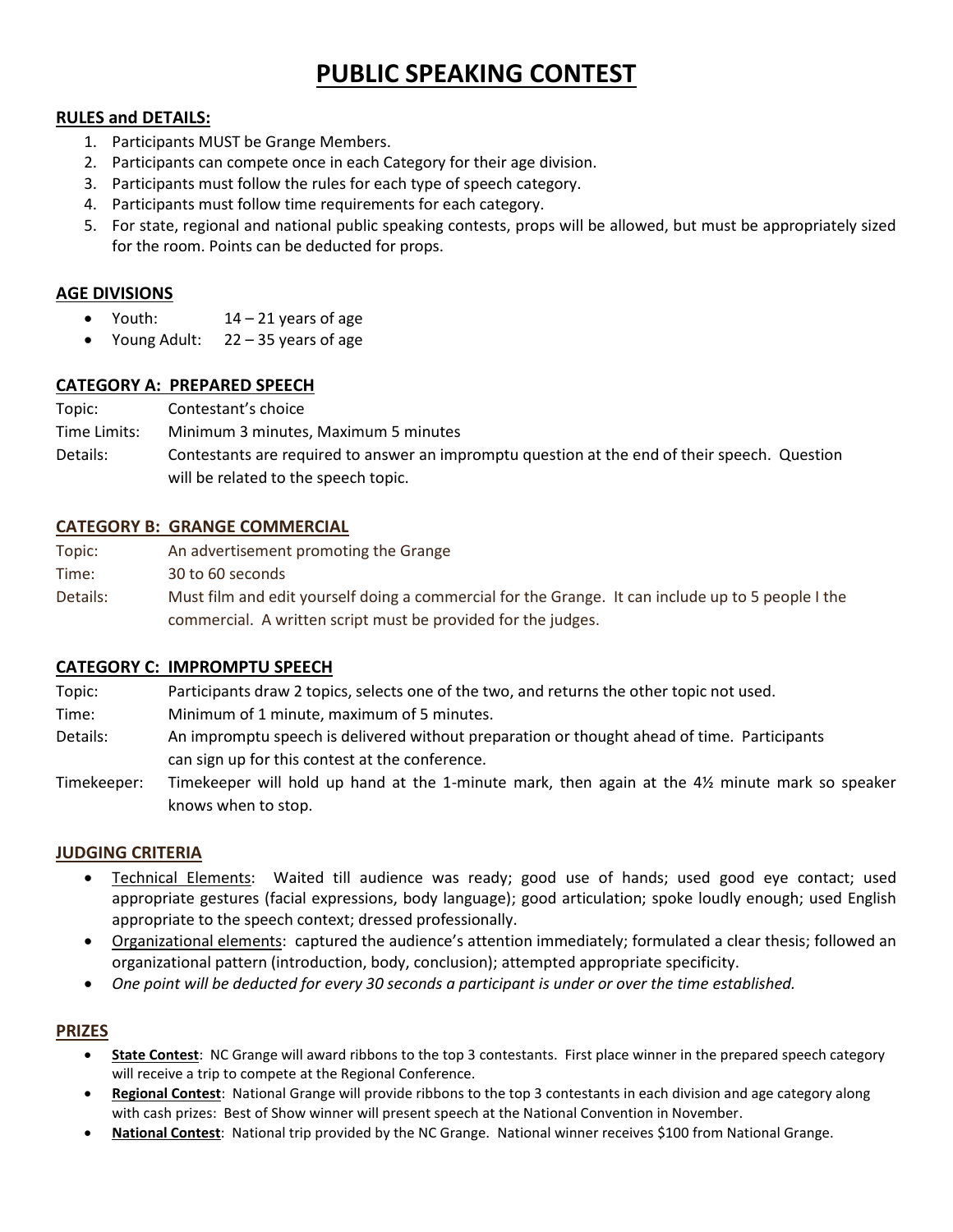# **SIGN-A-SONG CONTEST**

#### **DESCRIPTION:**

Participants learn how to sign a song of their choice in sign language and perform it for the contest.

#### **CATEGORIES:**

- **A. SINGLE Sign-a-song:** one person signs a song in sign language
	- a. Novice: beginner; has had 3 or less sign language classes; entered contest 2 or less years
	- b. Hobbiest: signs occasionally for fun; entered contest more than 2 years
- **B. GROUP Sign-a-song:** 2 or more people sign a song together

#### **RULES and DETAILS:**

- 1. Participants choose a song and sign the words with the song.
- 2. Participants must provide their own music, either CD or ipod / mp3
- 3. Participants must be Grange Members.
- 4. Participants must provide 3 copies of the words they are signing (for both State AND Regional contests).
- 5. Props and costumes are permitted.
- 6. Anyone who is a professional instructor or receives money for signing may not enter.
- 7. Only one song may be signed during the competition performance.
- 8. Participants must sign their own name and song title.
- 9. Participants must inform the audience and judges what type of sign language they will be using (pidgin, ASL, ESL, etc).
- 10. Songs must be appropriate for a youth audience and must not contain vulgar language.

| JUDGING GUIDLINES:                                                                                           | <b>POINTS</b> |
|--------------------------------------------------------------------------------------------------------------|---------------|
| Use of total communication skills, sign language ability, signs clearly, correct interpretation<br>$\bullet$ | 32            |
| Body expression, display emotion, express key thoughts with body movement, mouth words                       | 30            |
| Presentation, interpret with confidence, uniformity (group)                                                  | 25            |
| Appropriate song selection suitable for the participants' signing abilities                                  | 10            |
| Signed own name                                                                                              |               |
| Signed title of song                                                                                         |               |
| Informed judges and audience of type of sign language being used                                             |               |
| ΤΟΤΑΙ                                                                                                        | 100           |

#### **PRIZES**

- **1. State Contest**: NC Grange will award ribbons to the top 3 contestants in each division. First place winners in each category receive a trip to compete at Regional Conference.
- **2. Regional Contest**: National Grange will provide ribbons to the top 3 contestants in each division and age category along with cash prizes. Best of Show winners perform at the Nationals in November.
- **3. National Contest**: Trip provided by the NC Grange. National winner receives \$100 from the National Grange.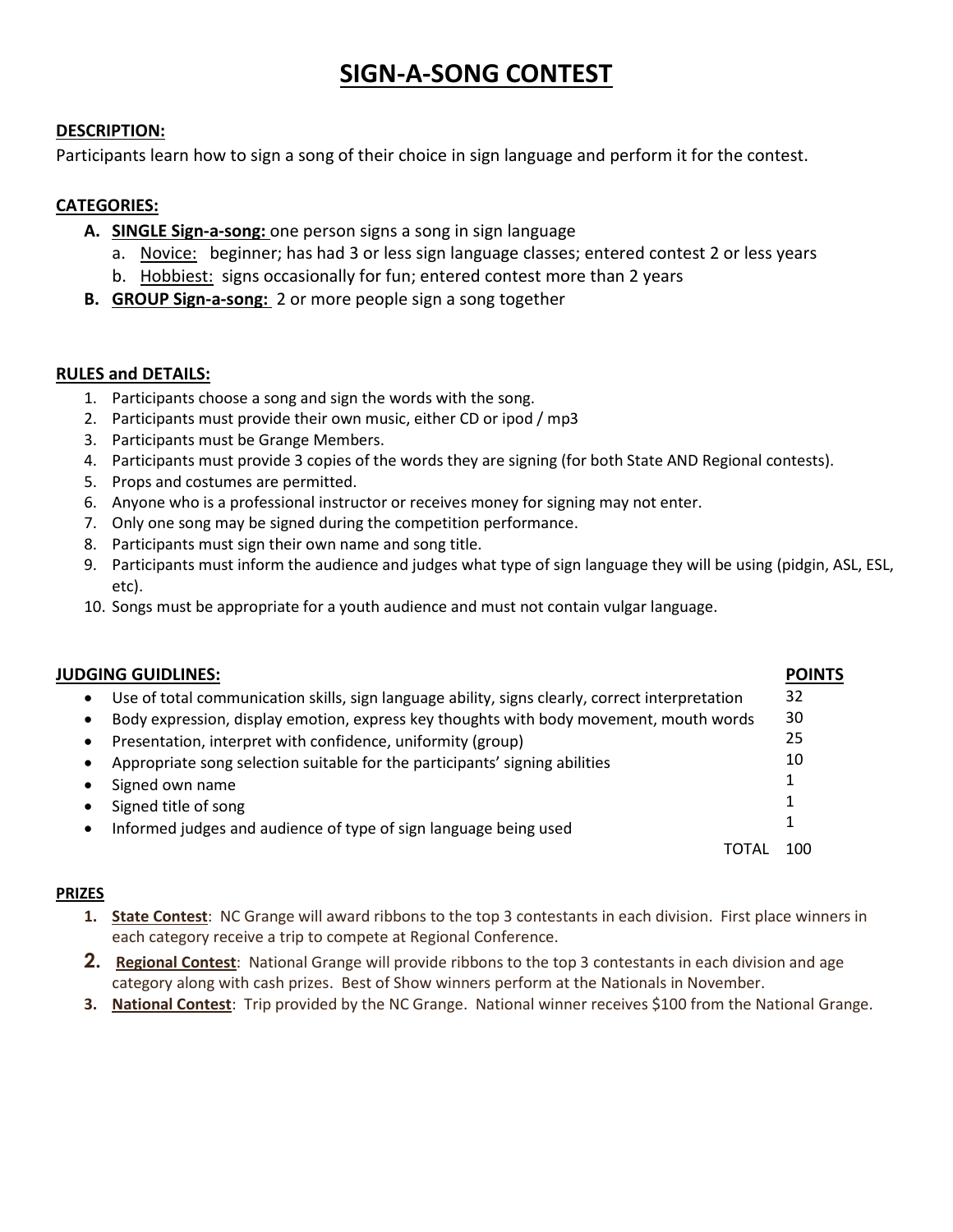# **SIGN LANGUAGE CONTEST**

#### **DESCRIPTION:**

Participants compete by showing the proper sign for a word in sign language.

#### **CATEGORIES:**

- Youth (ages  $14 20$ )
- Young Adult (ages 21 35)

#### **RULES and DETAILS:**

- 1. Participants must be Grange Members.
- 2. Participants will be given a word to sign using American Sign Language. One point is given for each word signed correctly.
- 3. Depending on the number of participants, the contest will be held in three rounds.
- 4. The person with the most points (most words correct) wins. There is one winner per age category.
- 5. A suggested list of words to learn is provided below to help as a guide.

#### **JUDGING GUIDELINES**

- Must show the correct sign for each word given to receive a point
- Points are not given unless the sign is completely correct, not half correct

#### **PRIZES**

**State Contest**: Held at Winter Youth Conference, the NC State Grange will award ribbons to the top 3 entrants in the contest in each age category. This contest is unique only to the NC State Grange Youth Program, therefore there is no regional or national contest to compete in.

| <b>WORD GUIDE</b>                                                       |           |           |        |           |  |
|-------------------------------------------------------------------------|-----------|-----------|--------|-----------|--|
| (100 words are listed below that you can learn to help in the contest!) |           |           |        |           |  |
| Amen                                                                    | Cross     | Heaven    | Over   | Sun       |  |
| America                                                                 | Crown     | Help      | Pain   | Take      |  |
| Army                                                                    | Dark      | Hot       | People | Tall      |  |
| Away                                                                    | Day       | $\ln$     | Pig    | Ten       |  |
| <b>Bathroom</b>                                                         | Destroy   | Island    | Pizza  | Thank you |  |
| <b>Beautiful</b>                                                        | Dinosaur  | Lamb      | Please | Toilet    |  |
| Because                                                                 | Dirt      | Life      | Red    | Tree      |  |
| <b>Believe</b>                                                          | Dream     | Light     | River  | Truck     |  |
| <b>Bird</b>                                                             | Earth     | Make      | Sad    | Turtle    |  |
| <b>Blood</b>                                                            | Father    | Man       | Save   | Ugly      |  |
| Blue                                                                    | Fight     | Moment    | Shine  | Under     |  |
| <b>Boat</b>                                                             | Fire      | Money     | Sky    | Wait      |  |
| <b>Brother</b>                                                          | Friend    | Monkey    | Smart  | Walk      |  |
| <b>Button</b>                                                           | Go        | Mother    | Song   | Want      |  |
| Cheese                                                                  | God       | Mountain  | Sorry  | Water     |  |
| Chicken                                                                 | Gold      | Name      | Spoon  | Woman     |  |
| Church                                                                  | Grace     | Night     | Stand  | World     |  |
| Close                                                                   | Hamburger | <b>No</b> | Stars  | Wow       |  |
| Confusion                                                               | Happy     | Now       | Start  | Yellow    |  |
| Cow                                                                     | Harmony   | Orange    | Strong | Yes       |  |